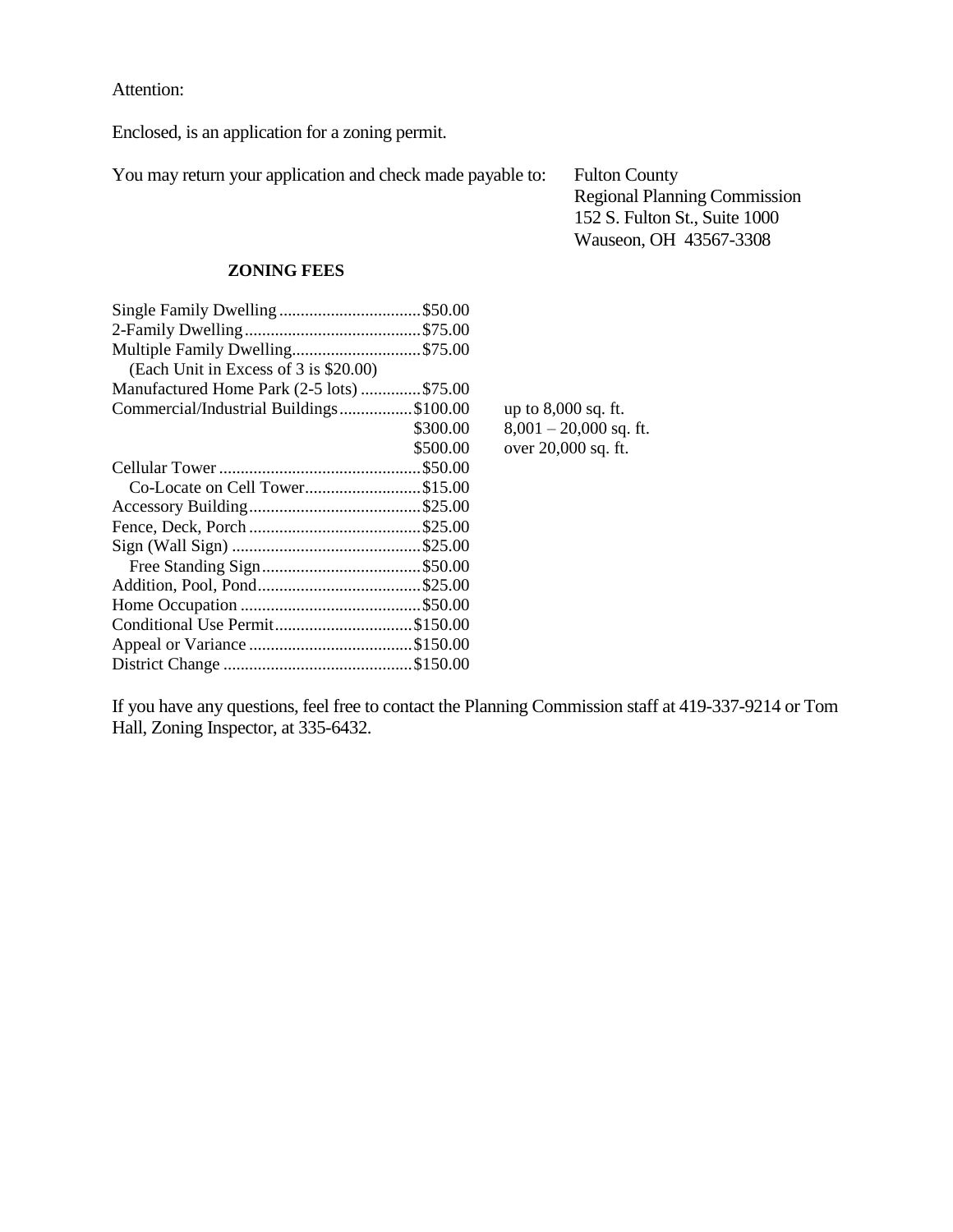## **ZONING PERMIT/SITE PLAN REVIEW APPLICATION**

(For the Townships of Amboy, Franklin, Fulton & York)

## ARTICLE 100-17A Planned Industrial/Business Park (M3)

## Permit #

The undersigned applies for a zoning permit for the following use, said permit to be issued on the basis of the information contained within this application. The applicant hereby certifies that all information and attachments to this application are true and correct. The applicant is required, in addition to the information requested on this form, to submit plans (drawn to scale) showing the actual dimensions and shape of the lot, exact sizes and locations of existing buildings on the lot, and the location and dimensions of the proposed buildings or alterations, including existing buildings located within 700 feet of the proposed development.

| 1.  | Name of Owner:                                                                                                                                                                                                                                                                                                                                                                                                    |  |  |
|-----|-------------------------------------------------------------------------------------------------------------------------------------------------------------------------------------------------------------------------------------------------------------------------------------------------------------------------------------------------------------------------------------------------------------------|--|--|
|     |                                                                                                                                                                                                                                                                                                                                                                                                                   |  |  |
|     |                                                                                                                                                                                                                                                                                                                                                                                                                   |  |  |
| 2.  | Parcel Address: No. 1996. The Second Second Second Second Second Second Second Second Second Second Second Second Second Second Second Second Second Second Second Second Second Second Second Second Second Second Second Sec                                                                                                                                                                                    |  |  |
| 3.  | Amboy ____ Franklin ____ Fulton<br>Township $(\checkmark)$ :<br>York $\qquad$                                                                                                                                                                                                                                                                                                                                     |  |  |
| 4.  | Per Article 100-17A.3 of the Fulton County Rural Zoning Code, a Site Plan shall be required.<br>The following checklist contains elements required in the Site Plan.                                                                                                                                                                                                                                              |  |  |
|     | Stormwater<br>Fencing<br>1.<br>7.<br>8.<br>2.<br><b>Building Locations</b><br>$\overline{\phantom{a}}$<br><b>Utilities</b><br>3.<br>Parking & Traffic<br>$\frac{1}{2}$<br>Elevations<br>9.<br>Landscaping<br><b>Access Points</b><br>4.<br>10.<br>$\sim$<br>5.<br>Setbacks & Right-of-Ways<br>Preliminary Architectural Plans<br>11.<br>$\sim$ 100 $\mu$<br>Lighting & Signage<br>Rail Configuration<br>12.<br>6. |  |  |
| 5.  | Proposed Use: Commercial<br>Type of Use:<br>Industrial<br>Type of Use:                                                                                                                                                                                                                                                                                                                                            |  |  |
| 6.  | Lot Area                                                                                                                                                                                                                                                                                                                                                                                                          |  |  |
| 7.  | Square Feet of Main Building: 1996 and 2008 and 2009 and 2010 and 2010 and 2010 and 2010 and 2010 and 2010 and 2010 and 2010 and 2010 and 2010 and 2010 and 2010 and 2010 and 2010 and 2010 and 2010 and 2010 and 2010 and 201                                                                                                                                                                                    |  |  |
|     | Square Feet of Accessory Buildings: Manual Accessory Buildings: Manual Accessory Buildings:                                                                                                                                                                                                                                                                                                                       |  |  |
| 8.  |                                                                                                                                                                                                                                                                                                                                                                                                                   |  |  |
| 9.  | Rear Yard<br>Yard Dimensions: Front Yard                                                                                                                                                                                                                                                                                                                                                                          |  |  |
|     | Sum of Side Yards<br>One Side                                                                                                                                                                                                                                                                                                                                                                                     |  |  |
| 10. | Will applicant need access to State Highway?<br>$\equiv$ Yes<br>N <sub>0</sub><br>(If yes, the Site Plan must depict the access point.)                                                                                                                                                                                                                                                                           |  |  |
| 11. | Estimated Cost of Construction: \$                                                                                                                                                                                                                                                                                                                                                                                |  |  |

Eight copies of the Site Plan shall be submitted to the Planning Director. This permit shall be void if work is not started within one (1) year or if the work is not completed.

Signature: Date: